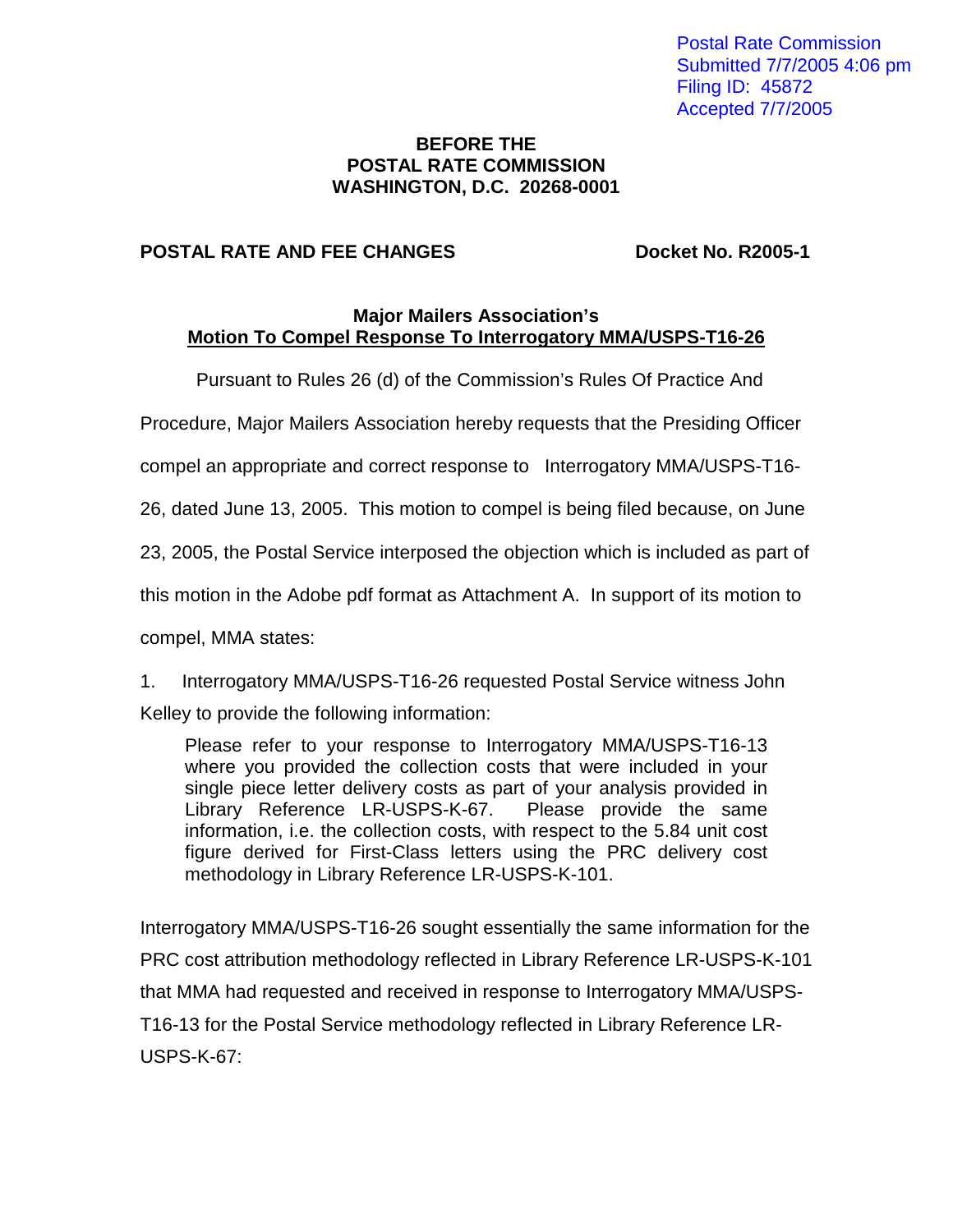Are collection costs included in your nonpresorted unit delivery cost of 7.189 cents as shown in USPS-LR-K-67 (revised)? If yes, please provide the nonpresorted unit delivery cost excluding collection costs, and include all computations and sources.

2. The history of the Service's responses to Interrogatory **MMA/USPS-T16- 13** reveals why the Postal Service must provide the information MMA seeks. That interrogatory was directed to Library Reference USPS-LR-K-67, which is sponsored by USPS witness John Kelley. Despite the fact that this library reference is based on the Postal Service own methodology, the Service encountered several "problems" in responding to MMA's interrogatory. MMA filed Interrogatory MMA/USPS-T16-13 on May 13, 2005. On May 27, USPS witness Kelley filed his response. Witness Kelley's response confirmed that collection costs indeed were included in his 7.189 cents unit delivery costs in Library Reference USPS-LR-K-67 (revised), specified the unit delivery cost without collection ( 6.981 cents per piece per piece) and total collection costs (\$80.8 million), and provided MMA with a description of the series of calculations MMA could perform to reproduce witness Kelley's results. For the Presiding Officer's convenience, a copy of USPS witness Kelley's May 27 Response is included as Attachment B.

On June 15, 2005, however, USPS witness Kelley filed a revised response to Interrogatory MMA/USPS-T16-13. See, Attachment C. Witness Kelley's revised response was astounding. Collection costs had grown **over ten fold**, from \$80.8 million to **\$929.9** million. Similarly, the difference between unit delivery costs with and without collection costs grew from a mere **fraction** of a cent (0.207) to **2.384** cents.

 Unfortunately, the problems with USPS witness Kelley's responses still were not resolved. MMA tried **and failed** to reproduce witness Kelley's latest results using the complicated calculations he provided. Following discussions with the Postal Service witness Kelley and his counsel, Mr. Kelley filed a further revised response on June 17. That response is included as Attachment D.

2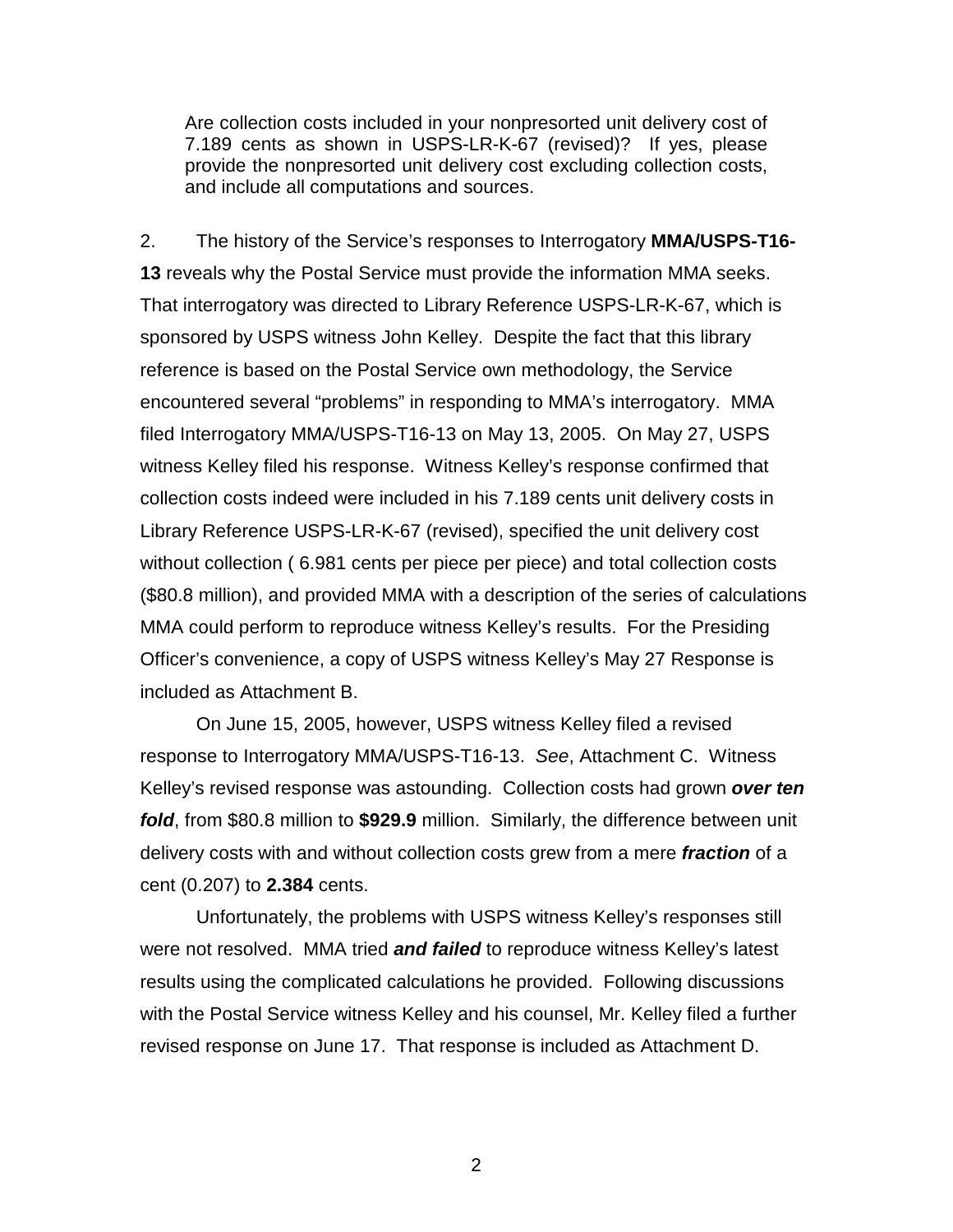The convoluted story of USPS witness Kelley's response to Interrogatory MMA/USPS-T16-13 was completed only days ago when the Postal Service filed Library Reference USPS-LR-K-145. See, Notice of the United States Postal Service of Filing of Library Reference USPS-LR-K-145, dated June 30, 2005.

3. The difficulties and errors that Postal Service Kelley encountered in the course of responding to MMA's interrogatory directed to a library reference based on the Postal Service's own methodology underscore the need for the Postal Service to provide a coherent, correct response to Interrogatory MMA/USPS-T16-26. As the Postal Service admits, it did prepare and produce Library Reference UPS-LR-K-101. Clearly, the Postal Service has unique knowledge of how that library reference was constructed. Moreover, only the Postal Service can perform and describe the complicated steps<sup>1</sup> necessary to identify and remove collection costs from the analysis. Under these circumstances, it is entirely fitting for the Postal Service to provide the information requested by MMA.

4. The Postal Service's principal objection<sup>2</sup> is that it should be excused from providing an answer to Interrogatory MMA/USPS-T16-26 because, although Rule 53 required the Postal Service to submit the PRC delivery cost analysis shown in Library Reference UPS-LR-K-101, providing the information MMA requests would entail presenting a "new version" of Library Reference UPS-LR-K-101. The Postal Service also suggests that responding to MMA's interrogatory would

<sup>&</sup>lt;sup>1</sup> Library Reference USPS-LR-K-101 consists of many interrelated files that contain cross-linked formulae.

<sup>2</sup> The Postal Service's claim (Objection, footnote 1) that it is "troubling" that MMA directed the interrogatory at issue to USPS witness Kelley is frivolous. The Postal Service routinely redirects questions put to its witnesses to itself for institutional responses. **Indeed, without any protest, the Postal Service provided and institutional response to an interrogatory involving Library Reference USPS-LR-K-101that MMA directed to USPS witness Kelley**. See, Response Of The United States Postal Service To Interrogatory Of MMA (MMA/USPS-T16-22.D), Redirected From Witness Kelley, dated June 17, 2005. MMA has no problem if it does so in this instance. Equally frivolous is the Postal Service's argument that "other parties may feel emboldened to request yet another version more to their liking." The Presiding Officer and Commission are well empowered to cut off abuses of the discovery process if and when they occur. **MMA's interrogatory does not fall into that category**.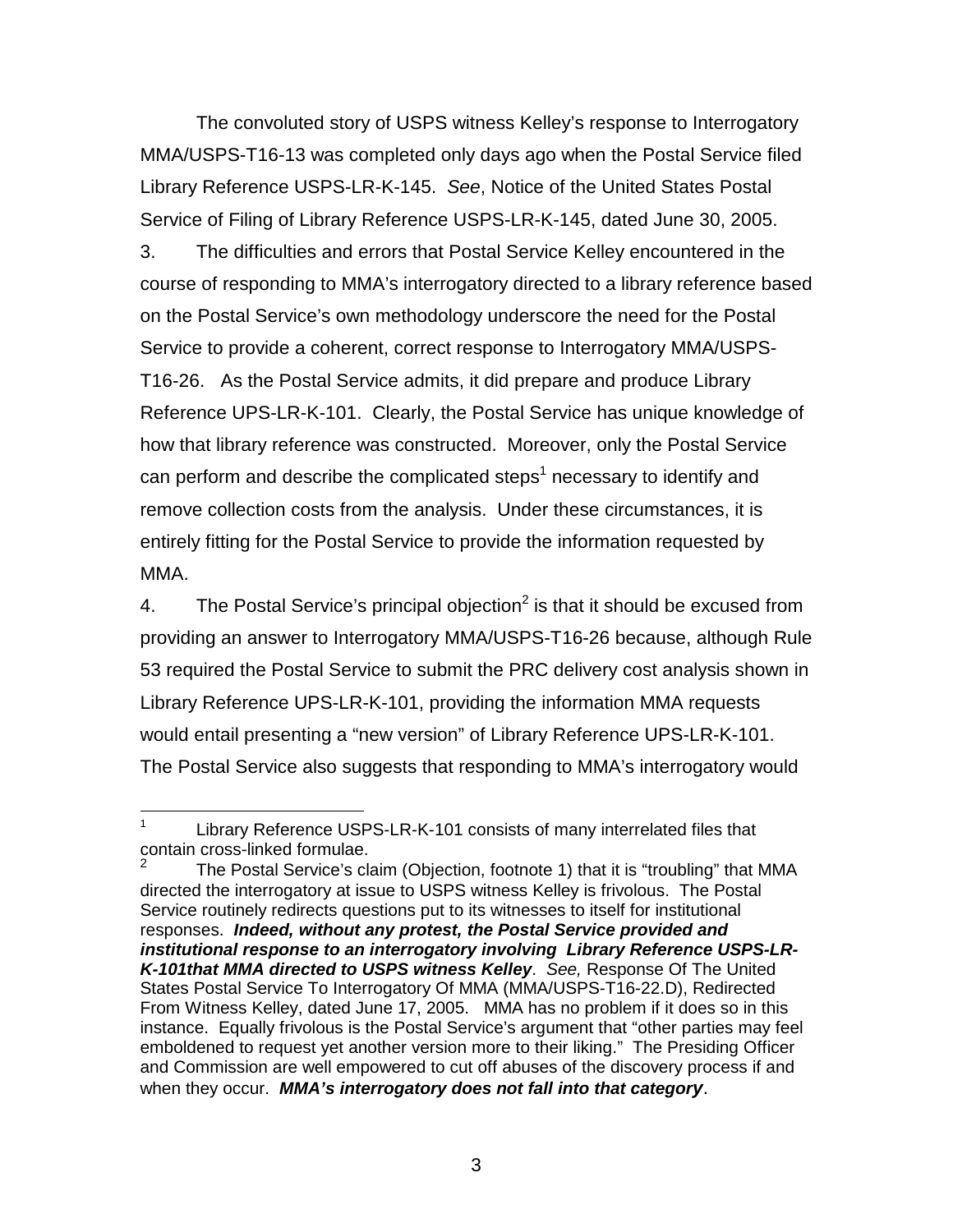place an undue burden on it. The Postal Service's objections are not well taken for several reasons. First, a response to MMA's discovery request will not constitute a "new version" of Library Reference USPS-LR-K-101. The Postal Service has already responded to Interrogatory MMA/USPS-T16-13 by providing the collection cost information for Library Reference USPS-LR-K-67, including instructions on how MMA can reproduce the Postal Service's results,<sup>3</sup> and filing **the relevant spreadsheets as Library Reference USPS-LR-K-145, a category 4 library reference**. The Postal Service did not object to Interrogatory MMA/USPS-T16-13 on the ground that filing relevant spreadsheets as a separate, category 4 library reference improperly required it to produce a "new version" of Library Reference USPS-LR-K-67 sponsored by USPS witness Kelley. MMA does not seek anything more in a response to Interrogatory MMA/USPS-T16-26**.**

5. Second, providing an accurate and complete response to Interrogatory MMA/USPS-T16-26 will not place an undue burden on the Postal Service. Library Reference USPS-LR-K-101 is very similar to the delivery cost study, Library Reference USPS-LR-J-117, that USPS witness Schenk sponsored in R2001-1. The information that the Postal Service objects to providing in this case is exactly the same information that USPS witness Schenk **volunteered** in Docket No. R2001-1.<sup>4</sup> The ease with which USPS witness Schenk was able to provide coherent responses to essentially the same questions in R2001-1 debunks the Postal Service's undue burden claim. In this case, sustaining the Postal Service's objection would place on MMA the undue, likely impossible burden of guessing at how to unbundle collection costs from the delivery costs shown in Library Reference USPS-LR-K-101. Because the Postal Service alone holds the keys to removing collection costs from Library Reference USPS-LR-K-

 $3$  See, Attachment D.

In her response to Interrogatory MMA/UPS-T43-6, dated November 14, 2001, USPS witness Schenk voluntarily provided unit delivery costs without collection costs. For the Presiding Officer's convenience, a copy of the relevant portions of that response is attached as Attachment E (emphasis added). Further, in response to Interrogatory MMA/USPS-T43-18, dated December 6, 2001, USPS witness Schenk provided calculations very similar to those of USPS witness Kelley in this case. See, Attachment F.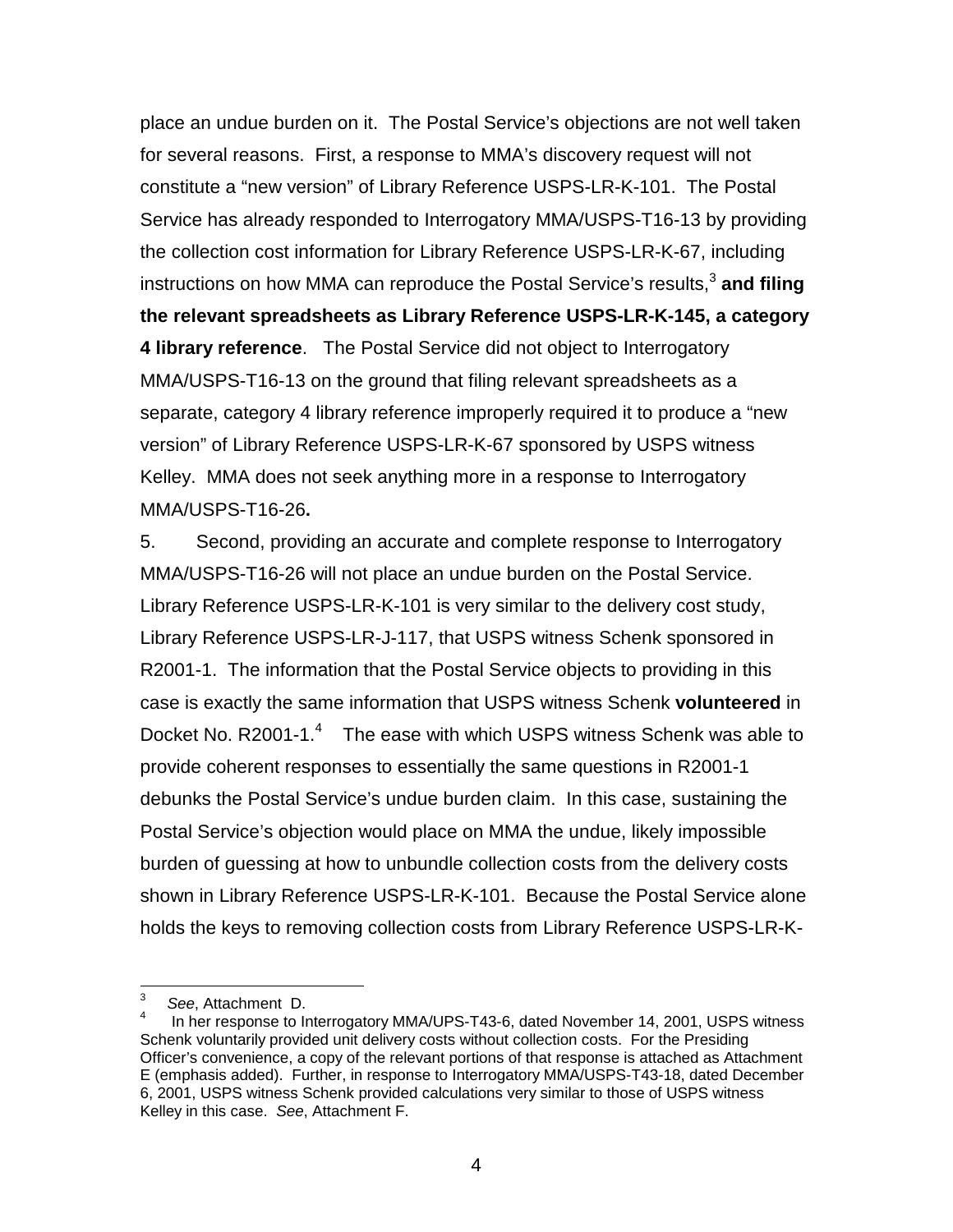101, logic and elemental notions of fairness require that the Postal Service should be directed to provide the requested information.

6. The information MMA is seeking is critical to a proper determination of the delivery cost savings due to worksharing, without collection costs. The appropriate cost savings analysis involves comparing the costs incurred for delivering a workshared letter to the costs incurred for delivering those same letters if not workshared. This is precisely the same situation whereby bulk metered mail (a non-workshared category) is used as a benchmark for measuring workshared processing cost savings. Because the unit delivery costs in Library Reference USPS-LR-K-101 include an unknown amount of collection costs, MMA and, more importantly, the Commission will not be able to determine the true unit cost of delivering benchmark non-workshared letters, separate and apart from collection costs. Accordingly, sound policy reasons support a ruling directing the Postal Service to provide the information sought by MMA.

7. There is an important byproduct of MMA's interrogatories on this subject. The Postal Service apparently has made very significant changes in the way it measures the volume variability and records delivery costs. If, as MMA suspects, collection costs have more than quadrupled, from **\$185.4 million** in R2001-1,<sup>5</sup> then it is important for the Commission to thoroughly understand exactly what is going on if it is going to make informed decisions as to whether it should (a) adopt the Postal Service's newly proposed methodology in Library Reference USPS-LR-K-67 or (b) utilize the analysis in USPS-LR-K-101, or (c) utilize some other methodology.

 $5$  See, R2001 Library Reference MMA-LR-J-2, p. 3 (Row 6, Column M plus Column N) (Excel file).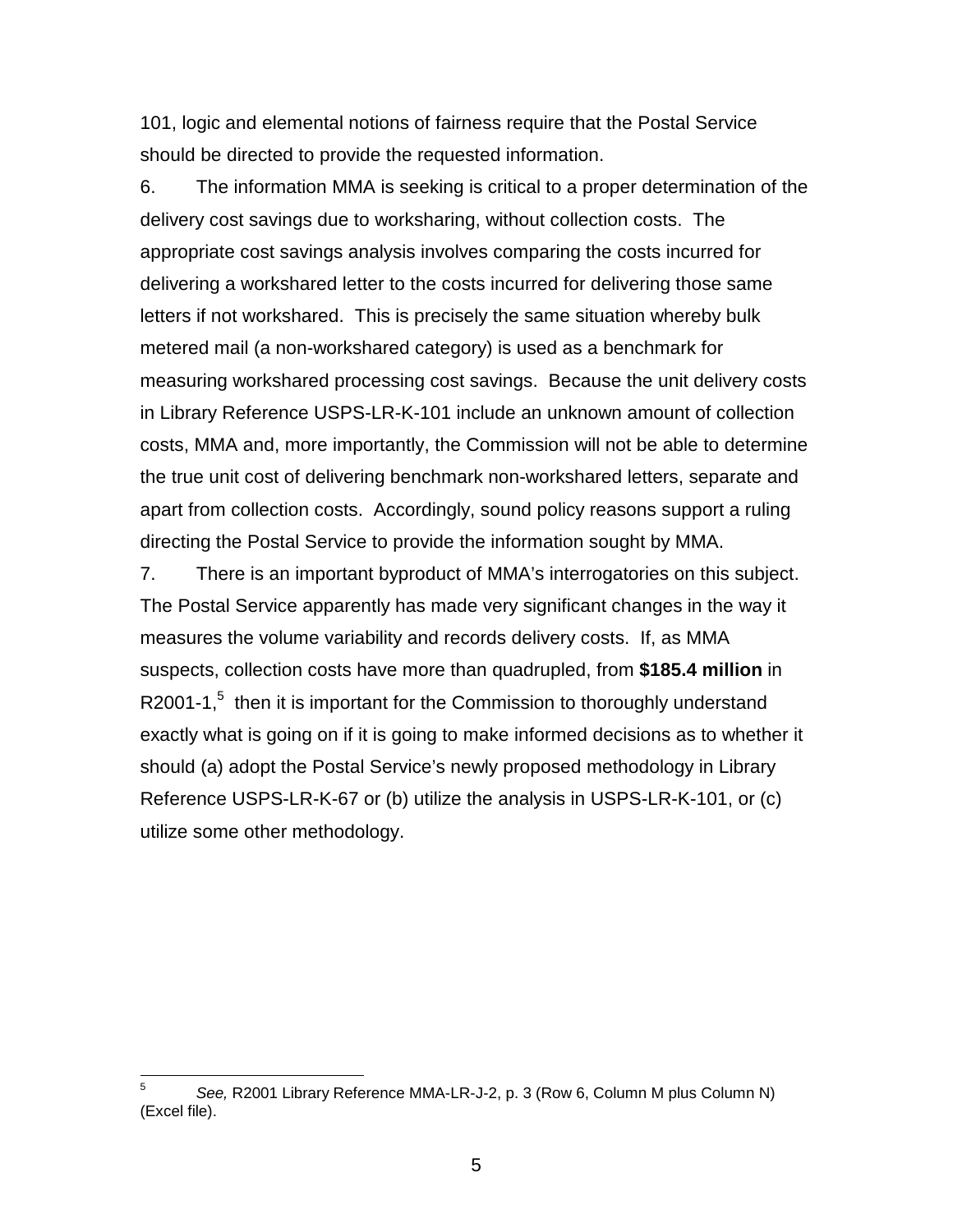#### **Conclusion**

For all of the foregoing reasons, MMA respectfully requests that the Presiding Officer issue a ruling that directs the Postal Service to provide information in response to Interrogatory MMA/USPS-T16-26 that is comparable to the information already provided in response to Interrogatory MMA/USPS-T16- 13. **The Postal Services response should include a category 4 library reference comparable to Library Reference USPS-LR-K-145 and the electronic files that were filed as part of that library reference.**

#### **Major Mailers Association**

By: \_\_\_\_\_\_\_\_\_\_\_\_\_\_\_\_\_\_\_\_\_\_\_\_\_\_\_\_

Michael W. Hall 35396 Millville Road Middleburg, Virginia 20117 540-687-3151

Counsel for **Major Mailers Association** 

**Dated: Middleburg, Virginia July 7, 2005**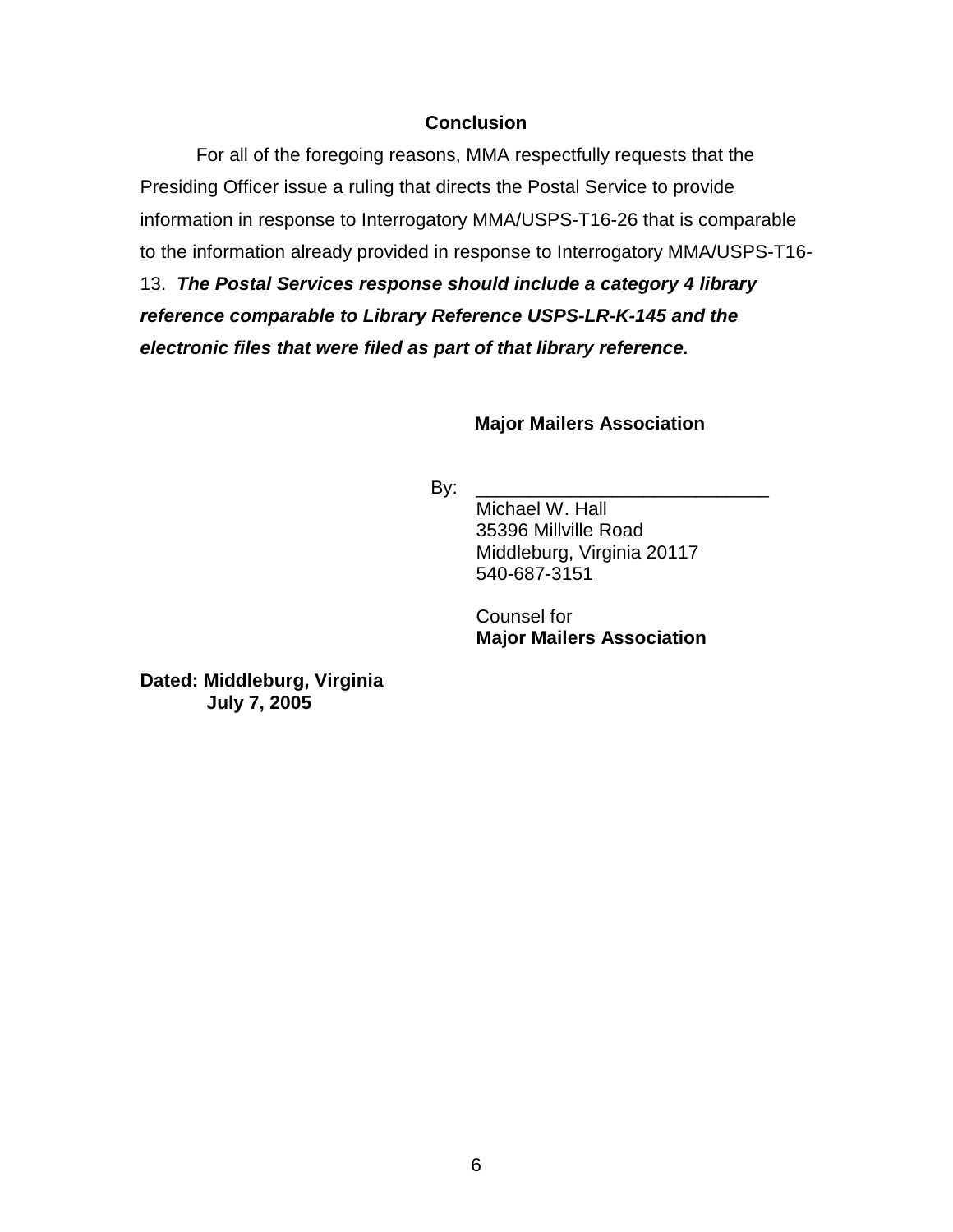# Attachment A

**The Postal Service's June 23, 2005 Objection is being submitted herewith as a separate pdf** file.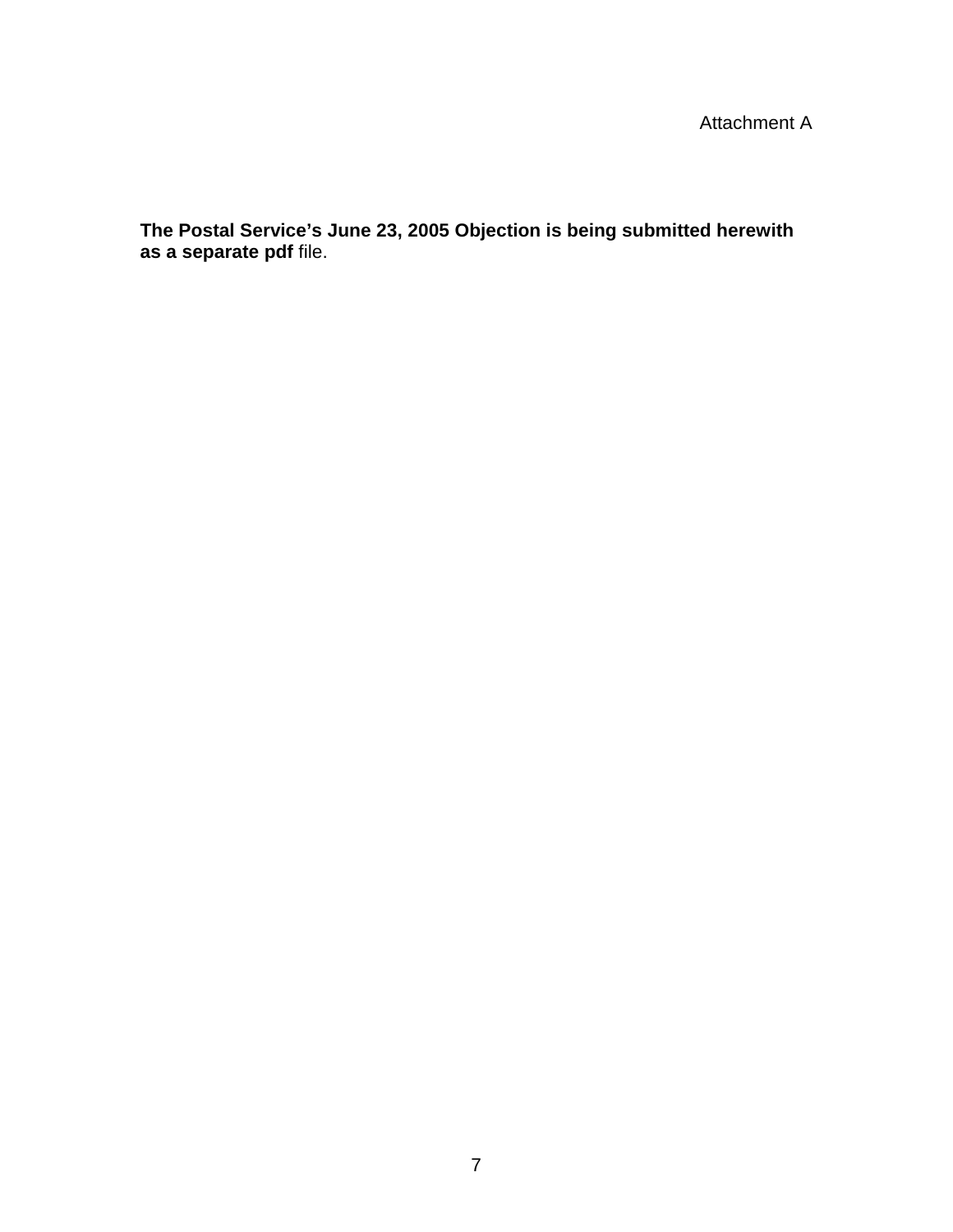#### **Response of Postal Service Witness John Kelley to Interrogatories Posed by Major Mailers Association**

## **MMA/USPS-T16-13**

Are collection costs included in your nonpresorted unit delivery cost of 7.189 cents as shown in USPS-LR-K-67 (revised)? If yes, please provide the nonpresorted unit delivery cost excluding collection costs, and include all computations and sources.

## **Response:**

Collection costs are included in the single piece test year unit delivery cost of 7.189 cents. The single piece test year unit delivery cost without collection costs is 6.981 cents per piece. The difference between the two unit costs is 0.207 cent (round off error). Multiplying the cost differential by the test year single piece letter volume of 38.9 billion pieces gives the test year total collection costs to be \$80.8 million, which consists of \$75.7 city carrier cost and \$5.1 million of rural carrier costs.

To reproduce these calculations, perform the following steps within the library reference USPS-LR-K-67. Steps 1 and 2, as described below, remove the single piece letter cost of collections due to city carriers and steps 3 and 4, as described below, take out the costs from rural carriers.

1. In workbook "CS06&7.K67.xls" worksheet '7.0.6' change the values in cells C11, H11, J11, and K11 to zero.

2. In workbook "CS06&7.K67.xls" worksheets '7.0.6.5', '7.0.6.6', '7.0.6.7', '7.0.6.8', and '7.0.6.9' change the values in cell G11 to zero.

3. In workbook "LR-K-67\_Revised.xls" worksheet '8.RrlCwlkRevSatBxds.Rev.Prcls' change the values in cells J6 and K6 to zero.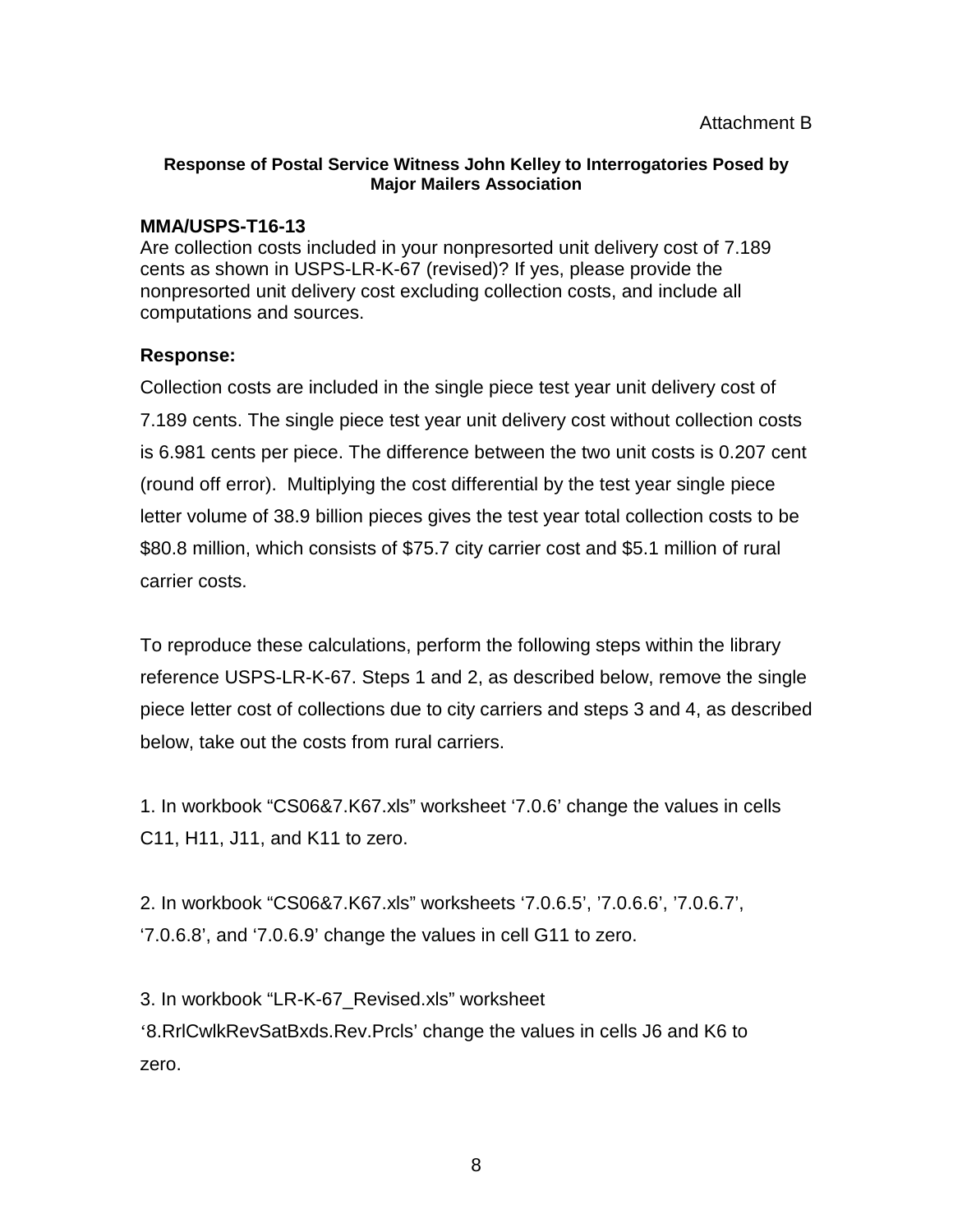4. Step 3 results in a division by zero in worksheet '6.Rural cost.' within "LR-K-67\_Revised.xls" in cells I36 and J36. To address that issue input values of 0.0175010162562571 and 1.44065284401532 in cells I36 and J36 respectively in worksheet '6.Rural cost.' within the workbook "LR-K- 67\_Revised.xls".

After completing steps 1. through 4 the test year unit delivery costs without collection costs will be 6.981 cents and is reflected in cell C4 on worksheet 'Table 1' in workbook "LR-K-67\_Revised.xls".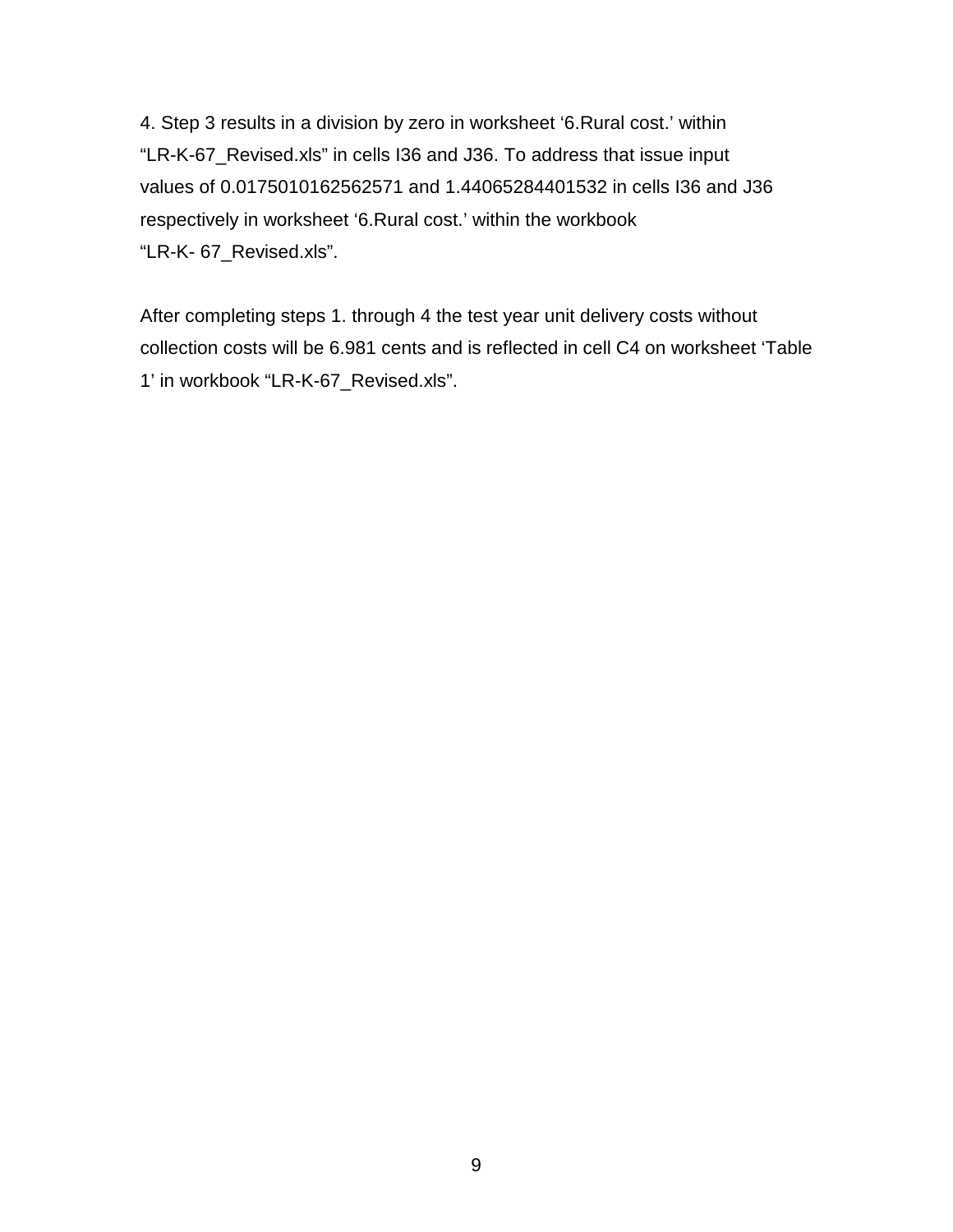#### **MMA/USPS-T16-13**

Are collection costs included in your nonpresorted unit delivery cost of 7.189 cents as shown in USPS-LR-K-67 (revised)? If yes, please provide the nonpresorted unit delivery cost excluding collection costs, and include all computations and sources.

## **Response**

Collection costs are included in the Single Piece letter Test Year 2006 unit delivery cost of 7.189 cents. The Single Piece letter Test Year unit delivery cost without collection costs is **4.805** cents. The difference between the two unit costs is **2.384** cents. Multiplying this cost differential by the Test Year Single Piece letter volume of 38.962 billion pieces produces a Test Year total collection cost of **\$928.9** million, which consists of **\$842.1** million in city carrier cost, and **\$86.8**  million in rural carrier cost. To reproduce these calculations, perform the following steps within library reference **"USPS-LR-K-67\_2nd.revised.xls."**  Steps 1 and 2, as described below, remove the Single Piece letter cost of collections due to city carriers, and steps 3 and 4, as described below, take out the costs from rural carriers.

1. In workbook "CS06&7.K67.xls" worksheet '7.0.6' change the values in cells C11, H11, **K11,** and **T11** to zero.

2. In workbook "CS06&7.K67.xls" worksheets '7.0.6.5', '7.0.6.6', '7.0.6.7',

'7.0.6.8', and '7.0.6.9' change the values in cell G11 to zero.

3. In workbook **"LR-K-67\_2nd.revised.xls",** worksheet

'8.RrlCwlkRevSatBxds.Rev.Prcls', change the values in cells J6 and K6 to zero.

4. Step 3 results in a division by zero in cells I36 and J36 of worksheet

'6.Rural cost' in **"LR-K-67\_2nd.revised.xls"**. To address that issue, values of \$0.0175 and \$1.441 are input into cells I36 and J36.

## **REVISED: 6/15/05**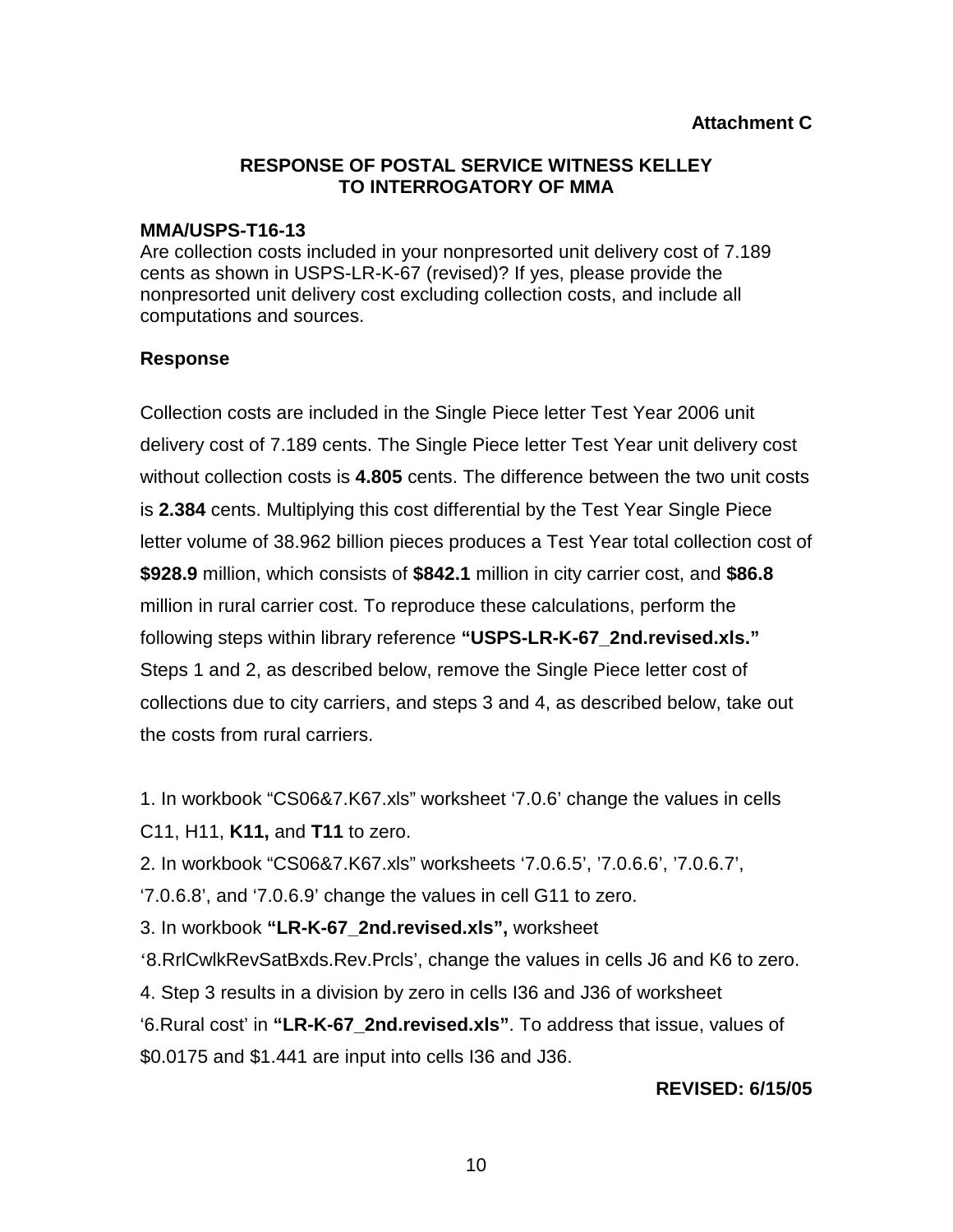After completing steps 1 through 4, the Test Year 2006 unit delivery costs without collection costs will equal **4.805** cents.

**REVISED: 6/15/05**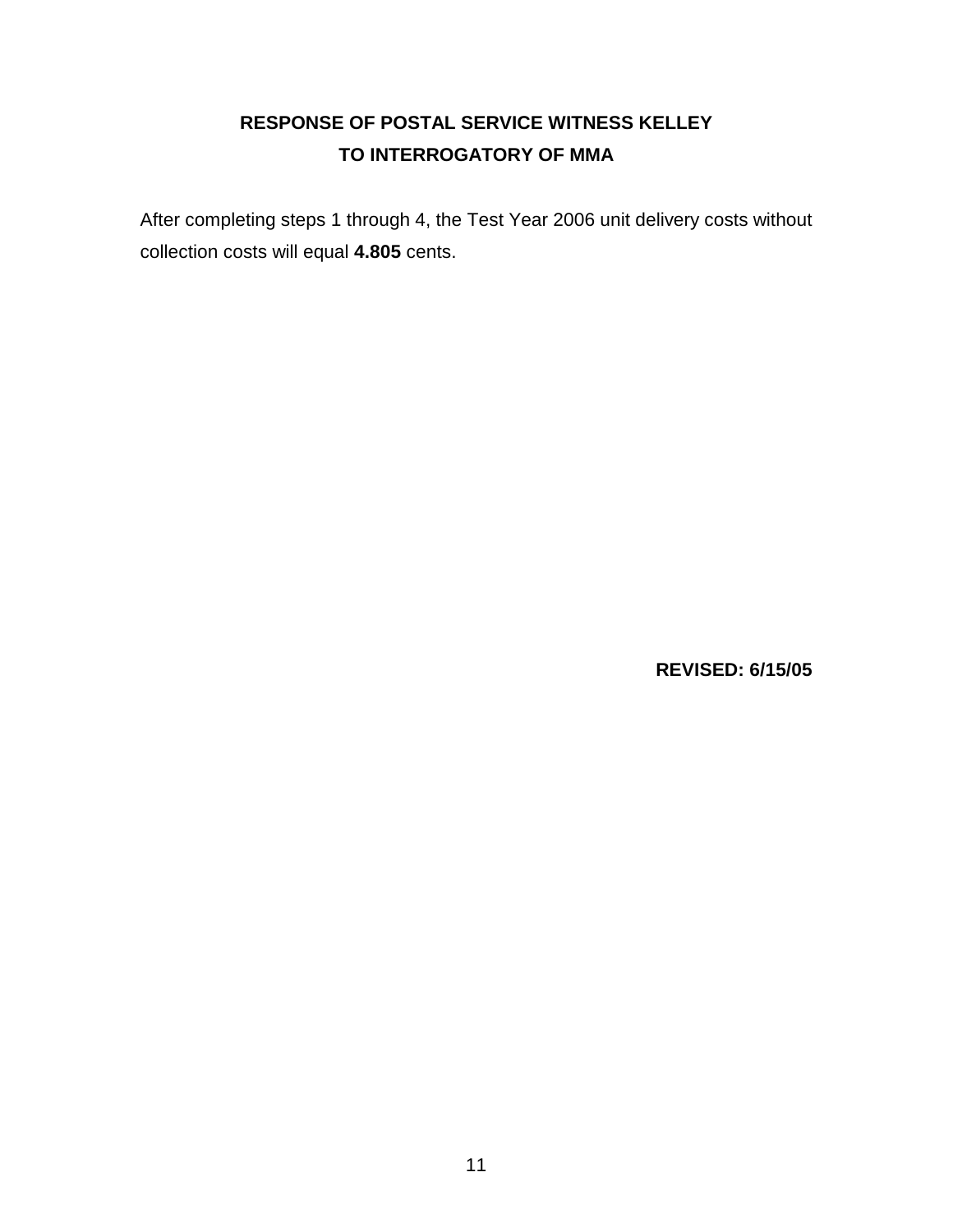#### **MMA/USPS-T16-13**

Are collection costs included in your nonpresorted unit delivery cost of 7.189 cents as shown in USPS-LR-K-67 (revised)? If yes, please provide the nonpresorted unit delivery cost excluding collection costs, and include all computations and sources.

#### **Response**

Collection costs are included in the Single Piece letter Test Year 2006 unit delivery cost of 7.189 cents. The Single Piece letter Test Year unit delivery cost without collection costs is **4.854** cents. The difference between the two unit costs is **2.335** cents. Multiplying this cost differential by the Test Year Single Piece letter volume of 38.962 billion pieces produces a Test Year total collection cost of **\$909.8** million, which consists of **\$842.1** million in city carrier cost, and **\$67.7**  million in rural carrier cost. To reproduce these calculations, perform the following steps within library reference **"USPS-LR-K-67\_2nd.revised.xls."**  Steps 1 and 2, as described below, remove the Single Piece letter cost of collections due to city carriers, and steps 3 and 4, as described below, take out the costs from rural carriers.

1. In workbook "CS06&7.K67.xls" worksheet '7.0.6' change the values in cells C11, H11, **K11,** and **T11** to zero.

2. In workbook "CS06&7.K67.xls" worksheets '7.0.6.5', '7.0.6.6', '7.0.6.7',

'7.0.6.8', and '7.0.6.9' change the values in cell G11 to zero.

3. In workbook **"LR-K-67\_2nd.revised.xls",** worksheet

'8.RrlCwlkRevSatBxds.Rev.Prcls', change the values in cells J6 and K6 to zero.

4. Step 3 results in a division by zero in cells I36 and J36 of worksheet

'6.Rural cost' in **"LR-K-67\_2nd.revised.xls"**. To address that issue, values of \$0.0175 and \$1.441 are input into cells I36 and J36.

## **REVISED: 6/17/05**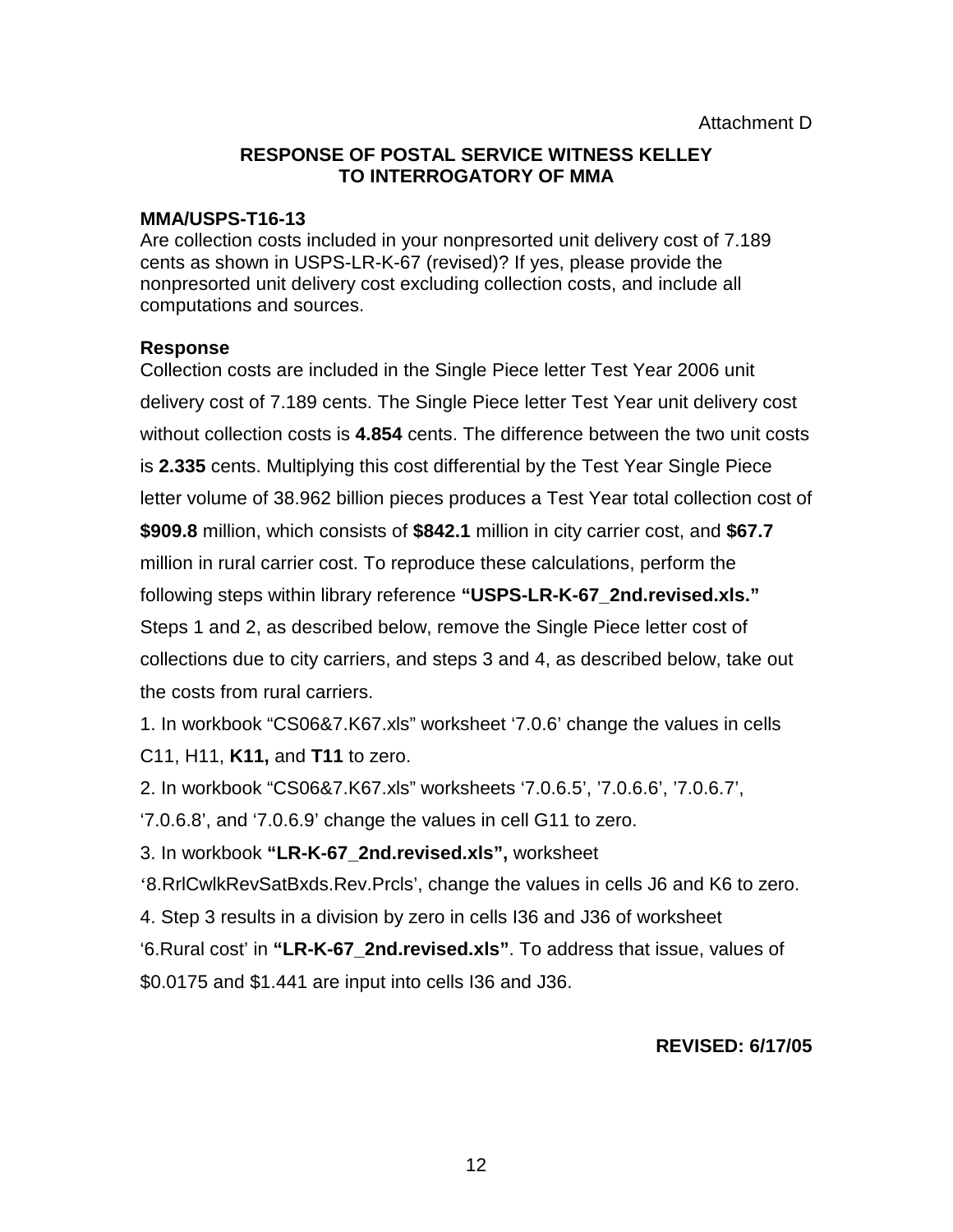5. Steps 1-4 remove the collection costs from the base year costs. In order to reflect the removal of the collection costs within test year costs, an additional factor must be added to the formulas for the column F, G, H, I, and K cells of row 7 of spreadsheet "2SummaryTY" in **"LR-K-67\_2nd.revised.xls".** In each cell, the additional factor multiplies the results of the existing formula by the ratio of base year costs without collections for that cell (from the version of spreadsheet 11 generated by steps 1-4 above) to base year costs with collections for that cell (from the version of spreadsheet 11 that existed before steps 1-4 above were applied).

After completing steps 1 through 5, the Test Year 2006 nonpresorted unit delivery costs without collection costs will equal **4.854** cents.

## **REVISED: 6/17/05**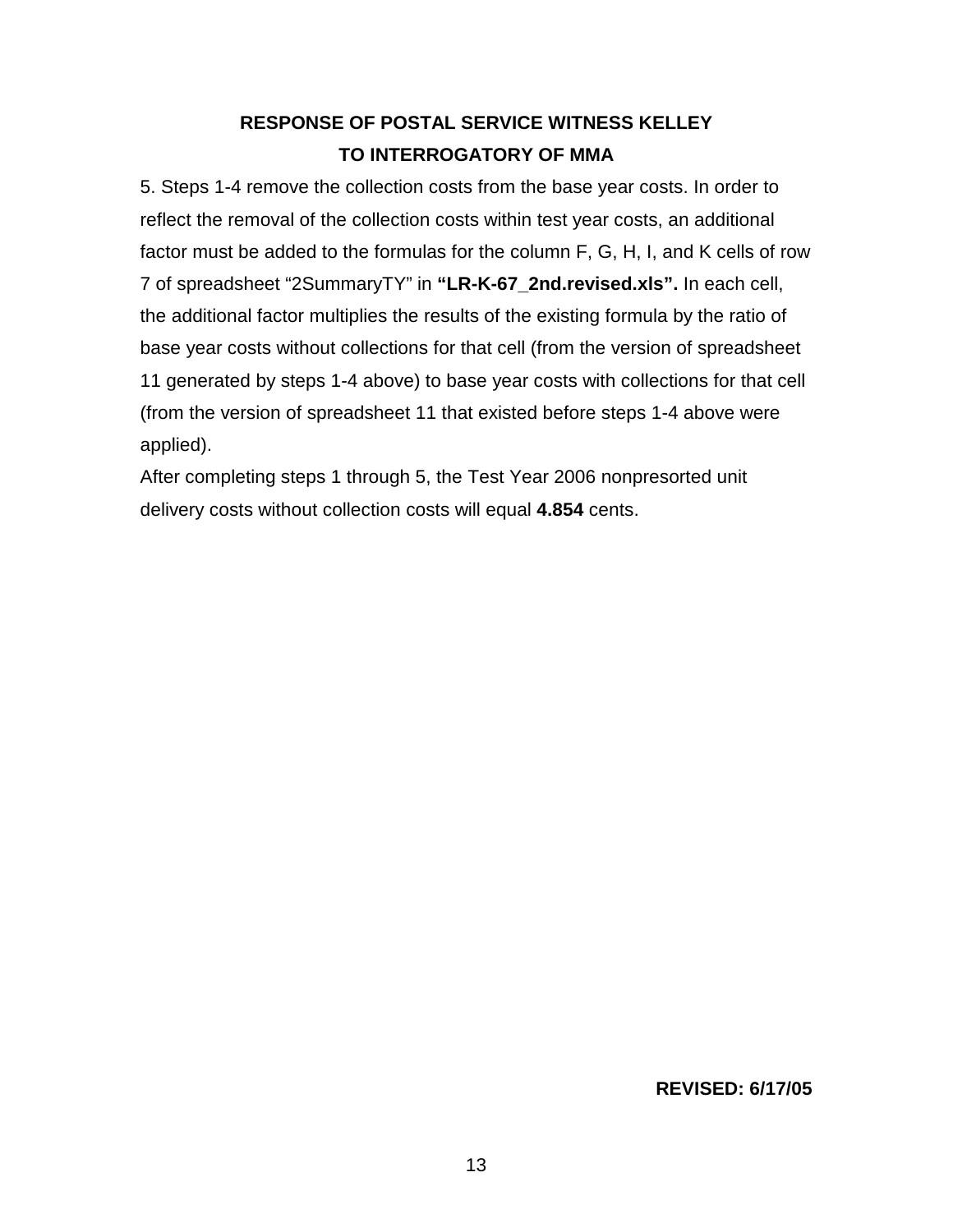Attachment E

# **RESPONSE OF UNITED STATES POSTAL SERVICE WITNESS SCHENK TO INTERROGATORIES OF THE MAJOR MAILERS ASSOCIATION**

**MMA/USPS-T43-6** Please refer to USPS-LR-J-117, worksheet "summary BY." A. Do you agree that the unit cost incurred by city carriers to deliver a First-Class single piece letter is 10.22 cents? [Divide the piggybacked total city delivery costs by the single piece city delivery letter volume from worksheet "Delivery Volumes."] If you cannot confirm, please explain why not and provide the correct unit cost.

**\* \* \***

C. Do you agree that the unit cost incurred by rural carriers to deliver a First-Class single piece letter is 3.07 cents? [Divide the piggybacked segment 10 costs by the single piece rural delivery letter volume from worksheet "Delivery Volumes."] If you cannot confirm, please explain why not and provide the correct unit cost.

## **RESPONSE:**

A. No. The city carrier costs used in the unit cost calculation described in MMA/USPST43-6A include both delivery and collection costs for First-Class single piece letters. **Excluding collection costs, the BY 2000 unit cost is 9.57 cents**.

**\* \* \***

C. No. The costs and volumes used in the unit cost calculation described in MMA/USPS-T43-6C include both delivery and collection costs and volumes for First-Class single piece letters. **Excluding collection costs and volumes from, respectively, the numerator and denominator of the unit cost calculation yields a BY 2000 unit cost of 3.71 cents.**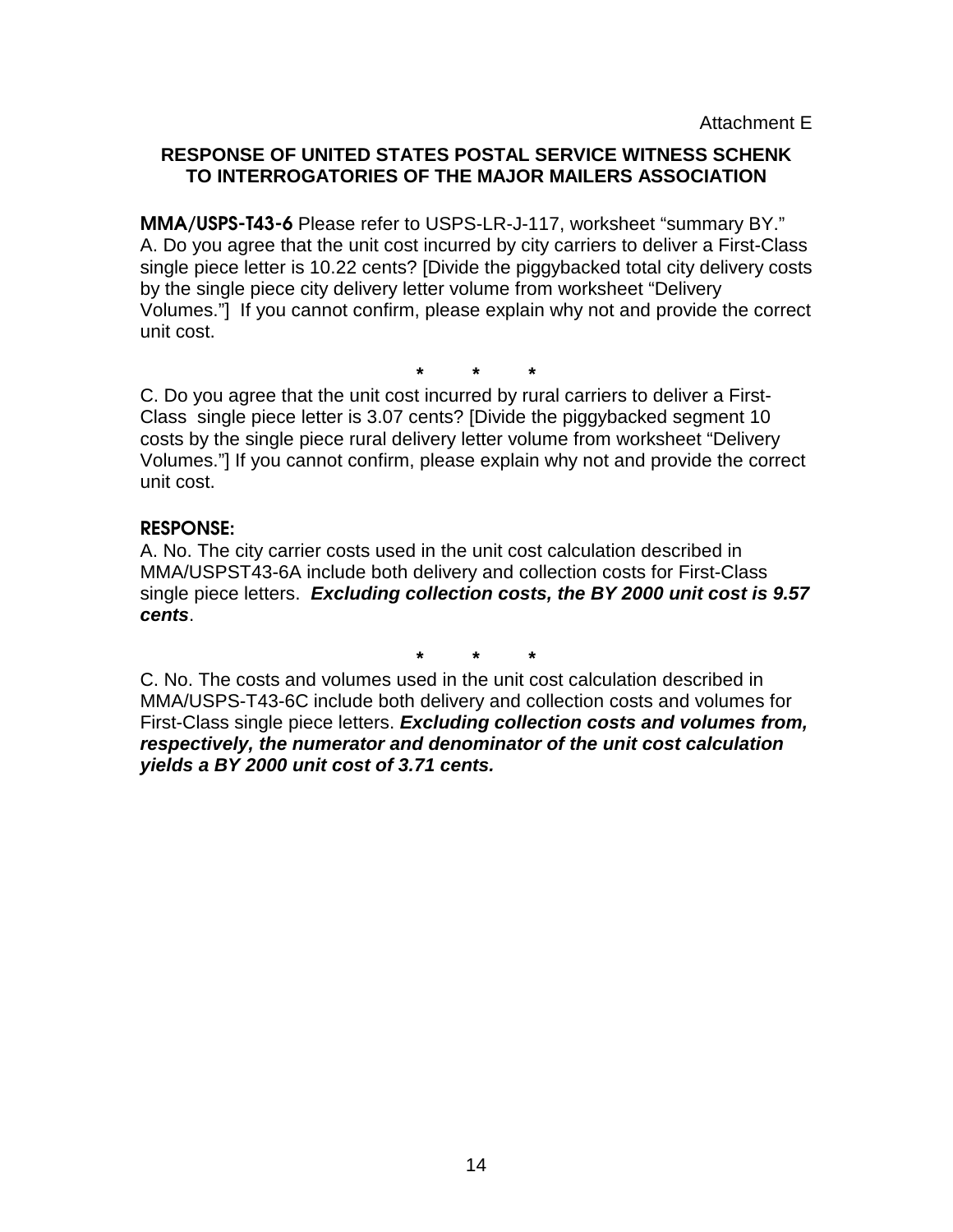# **RESPONSE OF UNITED STATES POSTAL SERVICE WITNESS SCHENK TO INTERROGATORIES OF THE MAJOR MAILERS ASSOCIATION**

MMA/USPS-T43-18 Please refer to your response to Interrogatory MMAIUSPST43-6.

A. Please provide the derivation of the 9.57 cents that you indicate is the First-Class single piece city carrier delivery unit cost, excluding collection costs.

B. Please provide the derivation of the 3.71 cents that you indicate is the First-Class single piece city carrier delivery unit cost, excluding collection costs.

C. Please provide the total collection costs incurred by the Postal Service for BYOO.

# **RESPONSE:**

A. The First-Class single piece city carrier delivery unit cost is calculated using the following inputs, which are found in LR-J-117.xls in USPS LR-J-117 unless otherwise noted:

(a) City Carrier In-Office Costs  $(6.1 + 6.2)$  -the sum of ccl Is D3 and E3 in the worksheet 'Summary BY

(b) % Delivery Costs for City Carrier In-Office - see Table 1 in Attachment A

(c) Cost Segment 7 Costs -the sum of cells F3 through I3 in the worksheet 'Summary BY

(d) % Delivery Costs for Cost Segment 7 -calculated by taking the percentage of collection costs and subtracting it from one. The percentage of collection costs is calculated using CSO6&7.xls found in witness Meehan's B workpapers (USPS LR-J-57). It is calculated by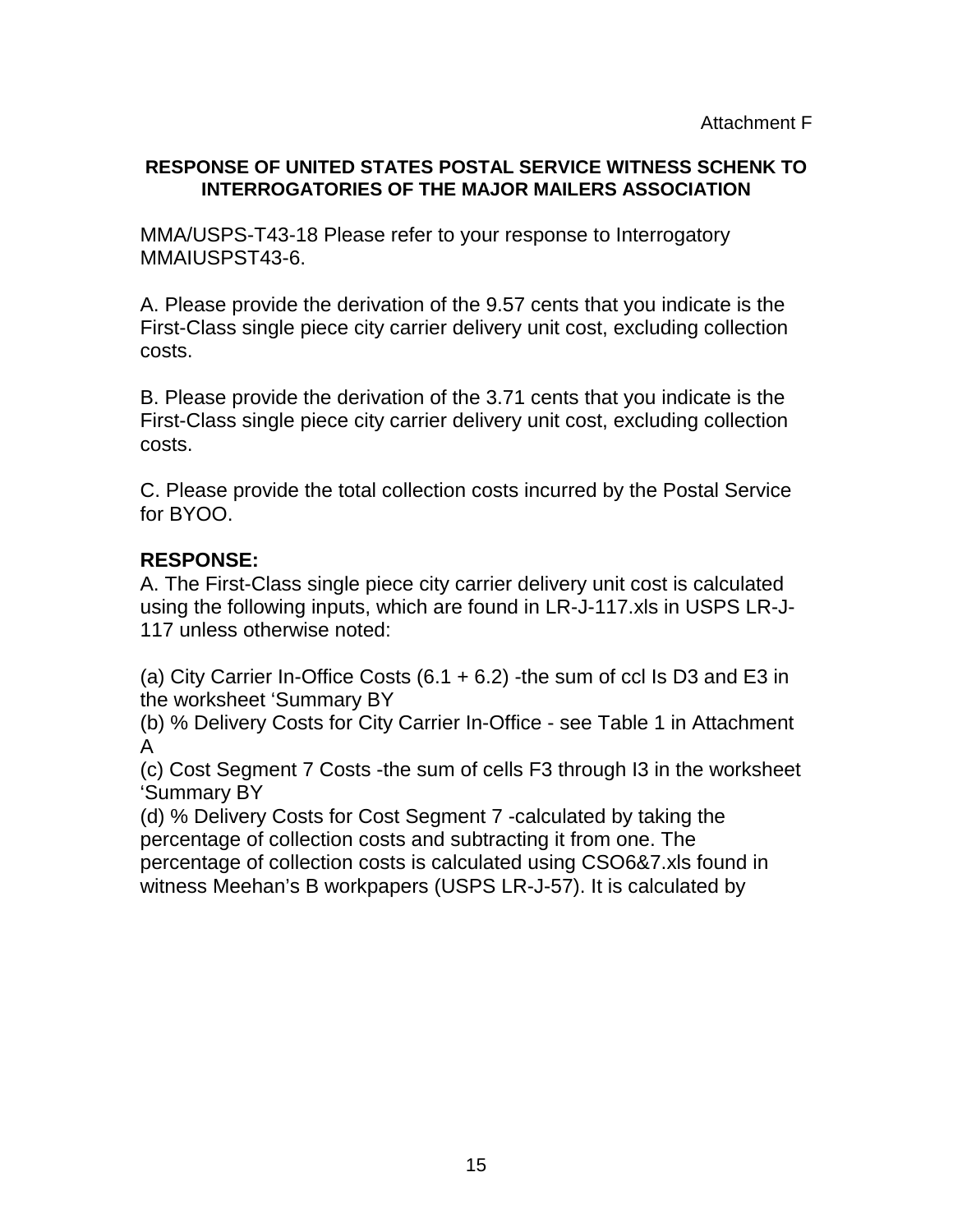## **RESPONSE OF UNITED STATES POSTAL SERVICE WITNESS SCHENK TO INTERROGATORIES OF THE MAJOR MAILERS ASSOCIATION**

taking the sum of collection costs (cells C12, D12, M12, P12, 512, and T12 in worksheet '7.03') and divided them by the total Cost Segment 7 costs for First-Class single piece (cells El 1, Fll, and Gil in worksheet 'Output to CRA').

(e) BY00 Piggyback Factor for C/S 6.1 First-Class Single Piece - cell K114 in worksheet 'Summary BY

(f) BY00 City Carrier Delivery Volumes - cell G3 in the worksheet 'Delivery Volumes'

The following formula uses these inputs to calculate the unit cost: Unit cost =  ${[(a)'(b)+( (c)*(d))]^*(e)} / {(f)}^* 100$ 

 $9.57 = ([(1,121,119*0.9975)+(490,750*0.7970)]$ \*1.351)/21,308,674\*100

B. The First-Class single piece rural carrier delivery unit cost is calculated using the following inputs, which are found in LR-J-117.xls in USPS LR-J-117:

(a) BY00 Rural Carrier Costs (C/S 10) - cell J3 in worksheet 'Summary BY (b) BY00 Piggyback Factor for C/S 10 First-Class Single Piece - cell L114 in

worksheet 'Summary BY

(c) Delivery Unit Cost Key-calculated by taking the ratio of the letters collection costs to total rural carrier costs (cell 032 in worksheet 'Rural